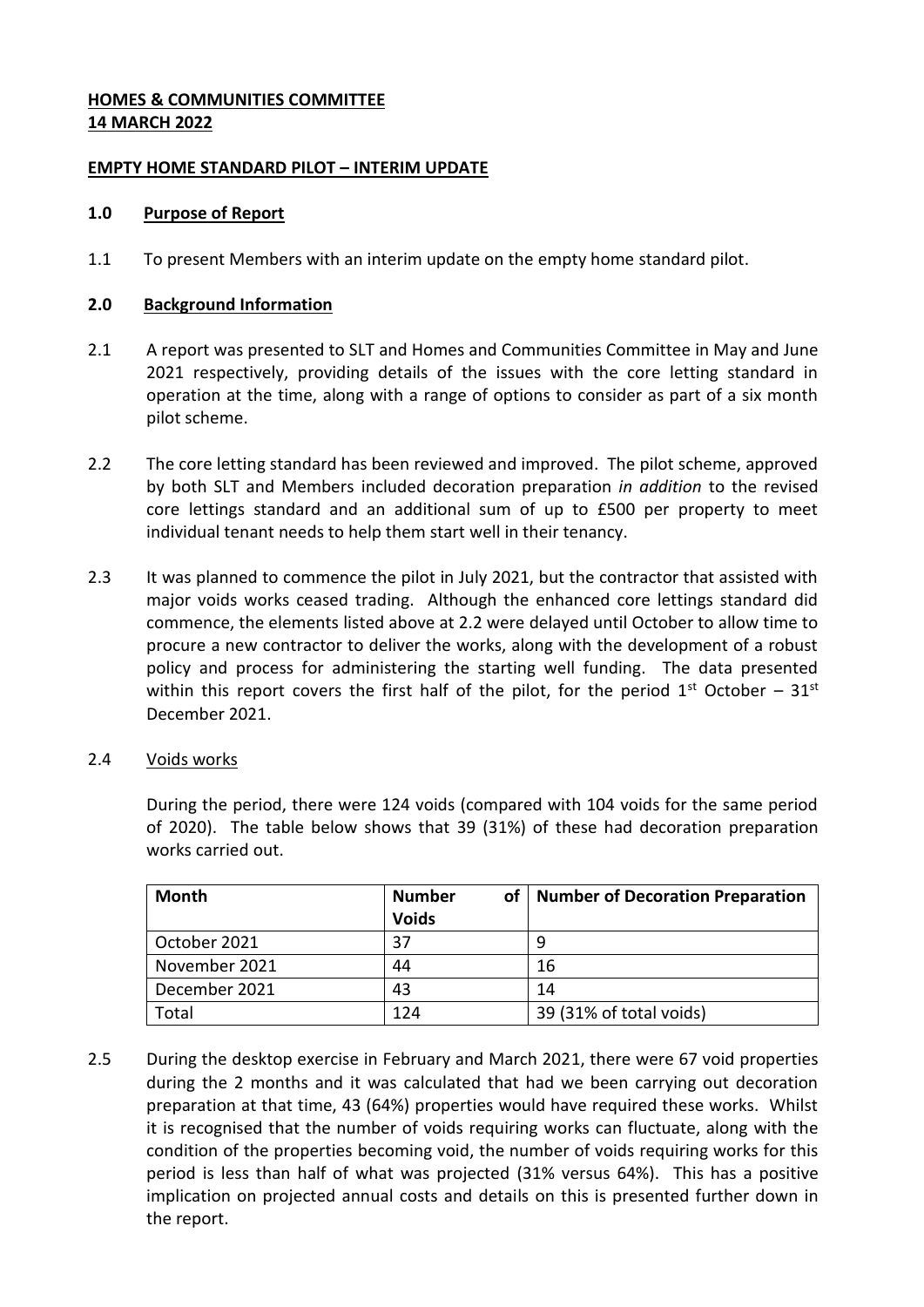2.6 The table below shows the additional cost for the decoration preparation works and the average cost per property.

| <b>Month</b>  | <b>Number of</b><br><b>Decoration</b><br>Preparation | <b>Additional Total Cost</b><br>for Decoration<br>Preparation | <b>Average Additional</b><br><b>Cost Per Property for</b><br><b>Decoration</b><br>Preparation |
|---------------|------------------------------------------------------|---------------------------------------------------------------|-----------------------------------------------------------------------------------------------|
| October 2021  | 9                                                    | £6,700                                                        | £744                                                                                          |
| November 2021 | 16                                                   | £16,200                                                       | £1012                                                                                         |
| December 2021 | 14                                                   | £13,300                                                       | £950                                                                                          |
| Total         | 39                                                   | £36,200                                                       | £928                                                                                          |

These additional costs when added to the previously reported average standard annual void cost per property of £1,300, bring the total average costs per void to approximately between £2,000 and £2,300.

2.7 The additional works are, expectedly, having an impact on fit to let times. The table below shows the fit to let times during the period, with a comparison against the same period of 2020.

| <b>Month</b> | 2021 Average FTL<br>Days (excluding<br>major works) | 2020 Average FTL<br>Days (excluding<br>major works) | <b>Average FTL Days</b><br><b>Increase (excluding</b><br>major works) |
|--------------|-----------------------------------------------------|-----------------------------------------------------|-----------------------------------------------------------------------|
| October      | 14.5                                                | 9.1                                                 | 5.4                                                                   |
| November     | 10.2                                                | 8.2                                                 | 2.0                                                                   |
| December     | 11.9                                                | 9.1                                                 | 2.8                                                                   |

The increase in days has an impact on rent loss for the duration the property is empty, but these increases are within predicted expectations. Additionally, since the works have been delivered by the contractor, rather than a combination of the contractor and the in house team, the average fit to let days increase has halved and is only slightly above the 11 day target.

### 2.8 Starting Well Fund

Of the 93 properties that were let during the period, 48 (52%) new tenants received monies allocated from the starting well fund for carpets, decorating materials or white goods. The table below shows the breakdown of the allocation.

| <b>Element</b> | Number of         | <b>Total Value</b> | <b>Average Per</b> | Percentage of           |
|----------------|-------------------|--------------------|--------------------|-------------------------|
|                | <b>Properties</b> |                    | <b>Property</b>    | <b>Lettings (Voids)</b> |
| Carpets        | 39                | £14,795            | £379               | 31%                     |
| Decoration     | 13                | £2,745             | £211               | 10%                     |
| Materials      |                   |                    |                    |                         |
| White Goods    |                   | f729               | £365               | 2%                      |

Just six properties had more than one element, but the total value of the funding was within the £500 maximum allocation and the overall expenditure was £18,269, which is an average of £380 per property.

Whilst it is noted that the requirement for decoration or carpets within a property and individual tenant circumstances can and will vary, the data from the period is far less than it could have potentially been, i.e. 93 properties at £500 would equate to £46,500. Only 39% of this value has been allocated.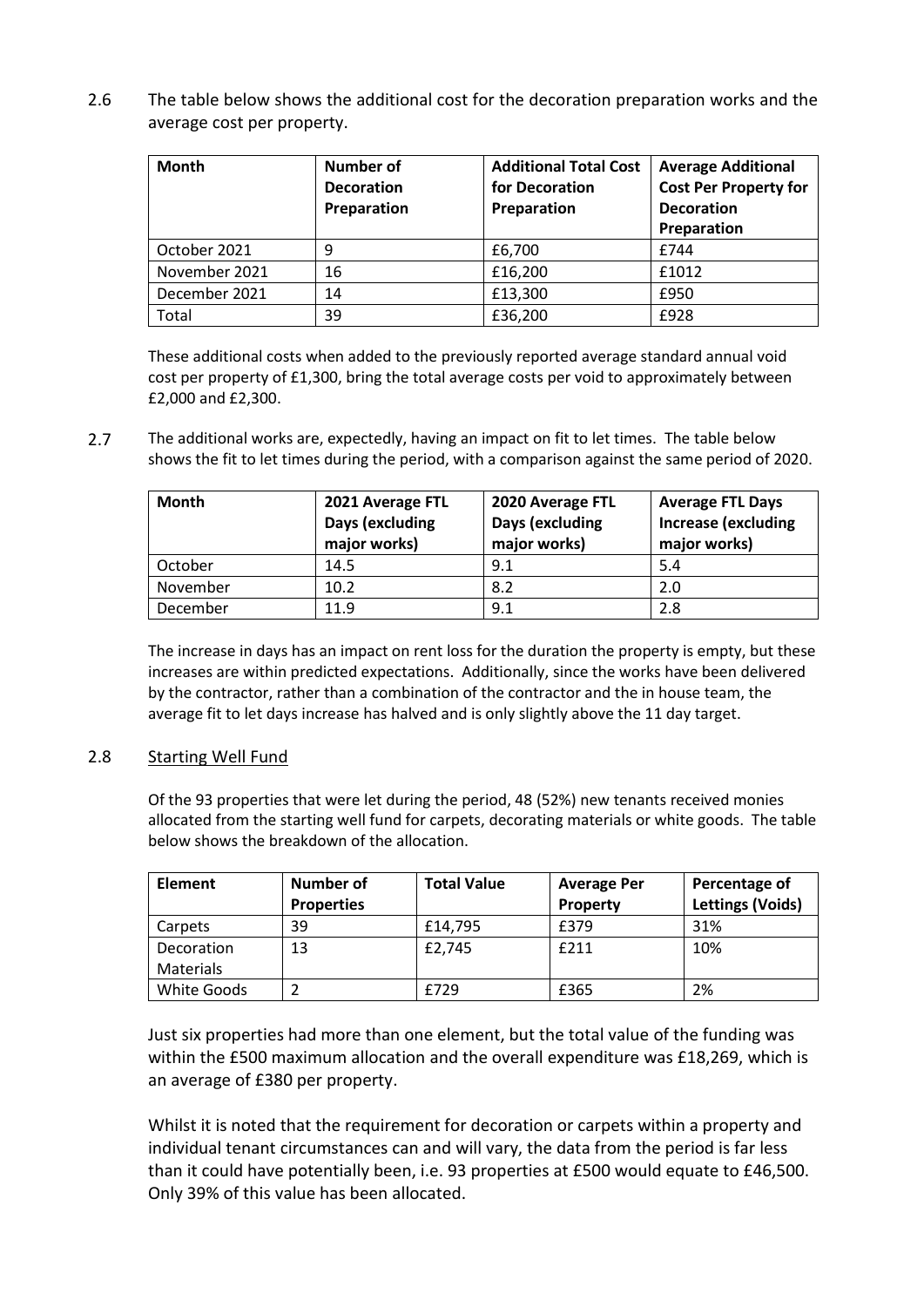2.9 In terms of the process for administering the starting well fund, carpets are sourced directly with a local provider (H&H Flooring), decoration materials are provided by issuing Wilko vouchers (which can only be used for this purpose) and white goods have been procured directly with Currys, with no cash being issued to the tenant.

## 2.10 Tenant Feedback

As part of this pilot, it was anticipated that it would have an adverse impact on the number of days to complete void works. However, one of the key focusses of the changes was to improve the lettings experience and enhance the standard of a new home for tenants.

2.11 The table below shows the tenant satisfaction levels with lettings for the period, compared with same period of 2020.

| Month    | 2021 Tenant  | 2020 Tenant         | Variance |
|----------|--------------|---------------------|----------|
|          | Satisfaction | <b>Satisfaction</b> |          |
| October  | 93%          | 95%                 | $-2%$    |
| November | 100%         | 82%                 | $+18%$   |
| December | 90%          | 94%                 | -4%      |

At the end of December 2021, the year to date satisfaction figure for lettings was 98%, compared with 93% for December 2020, which shows an increase in tenant satisfaction.

2.12 As part of the six week tenancy visit, new tenants have also completed a survey which asks a range of questions regarding satisfaction with certain key aspects of the property, the number of repairs they have reported during that time and how the new pilot measures have impacted their new tenancy.

17 tenancies have completed a six week visit survey (some are not yet due) and of those;

- 16 were satisfied with the support and advice received prior to moving in
- All were satisfied with information and support received in relation to existing utility providers
- 15 were satisfied with the standard of the decoration preparation
- 13 were satisfied with the standard of the flooring (in reference to no carpets at letting)
- 16 were satisfied with the standard of the kitchen and bathroom
- 14 were satisfied with the standard of the outside / garden
- The average number of repairs reported was 2, with 29% not having reported any
- 14 gave qualitative feedback comments in relation to being very happy with the property, settling in well and liking the area
- 5 said they would have struggled to carpet their home without the additional support
- All said it was worthwhile spending the additional money on decoration preparation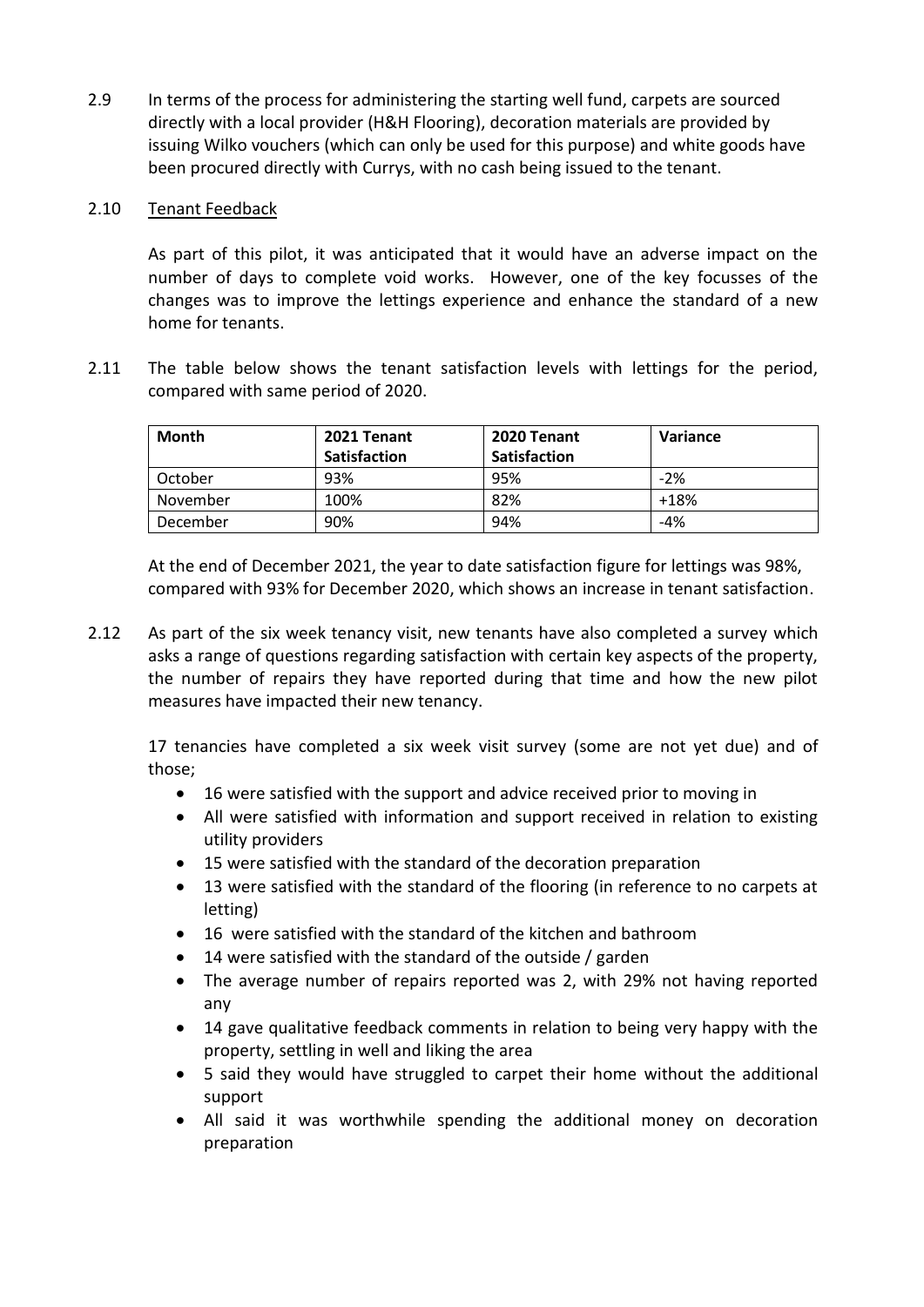2.13 The table below shows the number of complaints in relation to lettings, specifically the standard of the property for the period, along with a comparison for the same period of 2020.

| <b>Month</b> | 2021 Complaints | 2020 Complaints | Variance |
|--------------|-----------------|-----------------|----------|
| October      |                 |                 |          |
| November     |                 |                 |          |
| December     |                 |                 |          |

During the period, there have been no complaints regarding lettings.

### 2.14 Officer Feedback

As part of the pilot, it has also been important to measure the impact on officers who deliver the service and the administering of the starting well fund.

Overall, the feedback has been positive. Some of the qualitative feedback is provided below.

- Process is quite easy and straight forward.
- Lovely to be able to offer something new and more meaningful to tenants.
- H&H Flooring makes it as easy as possible, providing a fantastic service for the tenants and are very accommodating.
- It does add time to the viewing process and increase admin, but it is nice to help people start their tenancy on a positive note.
- Wilko vouchers process is simple and no issues have been reported.
- Standard of voids has improved greatly.

### **3.0 Projections**

3.1 The table below shows the previously reported cost assumptions for decoration preparation, based on the desktop exercise carried out in February and March 2021, along with assumptions based on the first three months of the pilot.

|                                                                        | <b>Estimated</b><br><b>February and</b><br><b>March Data</b> | <b>Actual First 3</b><br><b>Months of Pilot</b> | Difference per<br>Unit | <b>Difference</b><br><b>Between</b><br><b>Predicted</b><br>and Pilot<br>(based on<br>400<br>properties) |
|------------------------------------------------------------------------|--------------------------------------------------------------|-------------------------------------------------|------------------------|---------------------------------------------------------------------------------------------------------|
| Average<br>additional<br>cost per<br>unit<br>decoration<br>preparation | £1,212                                                       | £928                                            | $-E284$                | $-£113,600$                                                                                             |
| Additional<br>cost per<br>unit                                         | £500                                                         | £380                                            | $-£120$                | $-E48,000$                                                                                              |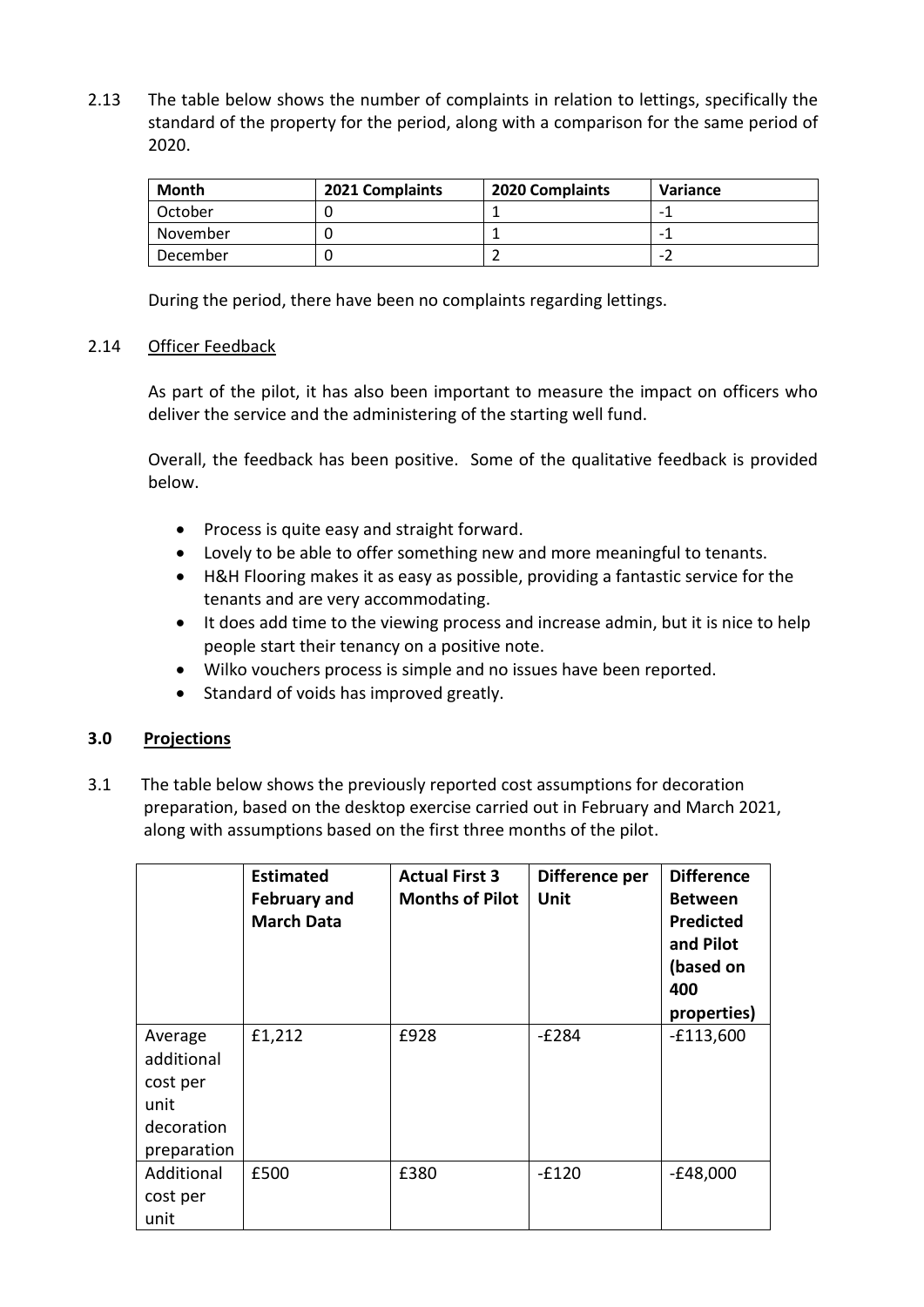| starting<br>well fund                   |        |        |         |             |
|-----------------------------------------|--------|--------|---------|-------------|
| Total<br>additional<br>cost per<br>unit | £1,712 | £1,308 | $-£404$ | $-£161,600$ |

3.2 It was also estimated that during the period of a year, the inclusion of decoration preparation would increase the overall void costs by £310k (to around £910k). The inclusion of the starting well fund, had the potential to increase costs by a further £200k (and take it to £1.1m). Based on the figures in the first three months of the pilot, the table below shows additional estimated annual expenditure as a comparison with the initial estimations.

|                    | Including   | Including starting | <b>Total additional</b> |
|--------------------|-------------|--------------------|-------------------------|
|                    | decoration  | well fund          | estimated cost          |
|                    | preparation |                    |                         |
| <b>Initial</b>     | £310k       | £200k              | £510k                   |
| estimated          |             |                    |                         |
| annual             |             |                    |                         |
| increase in        |             |                    |                         |
| voids cost         |             |                    |                         |
| <b>Pilot based</b> | £149k       | 152k               | £301k                   |
| estimated          |             |                    |                         |
| annual             |             |                    |                         |
| increase in        |             |                    |                         |
| voids cost         |             |                    |                         |

3.4 The level of voids in the first three months of the pilot was higher than average. If this number was repeated for each three month period, this would take the total annual voids to 496.

# **4.0 Equalities Implications**

4.1 There are no equalities implications directly arising from this report although it is anticipated that providing bespoke additional support to new tenants in need will help to them achieve more sustainable tenancies. So far, this has shown a positive impact on the start of a tenancy.

### **5.0 Digital Implications**

5.1 There are no digital implications directly arising from this report.

# **6.0 Financial Implications FIN21-22/3368**

6.1 For the duration of the pilot, the average additional cost per property is estimated to be in the region of £928, based on the first three months (previously estimated at £1,212). When added to the average annual void cost of £1,300, this gives a total average void cost of £2,228 (rather than the estimated £2,512).